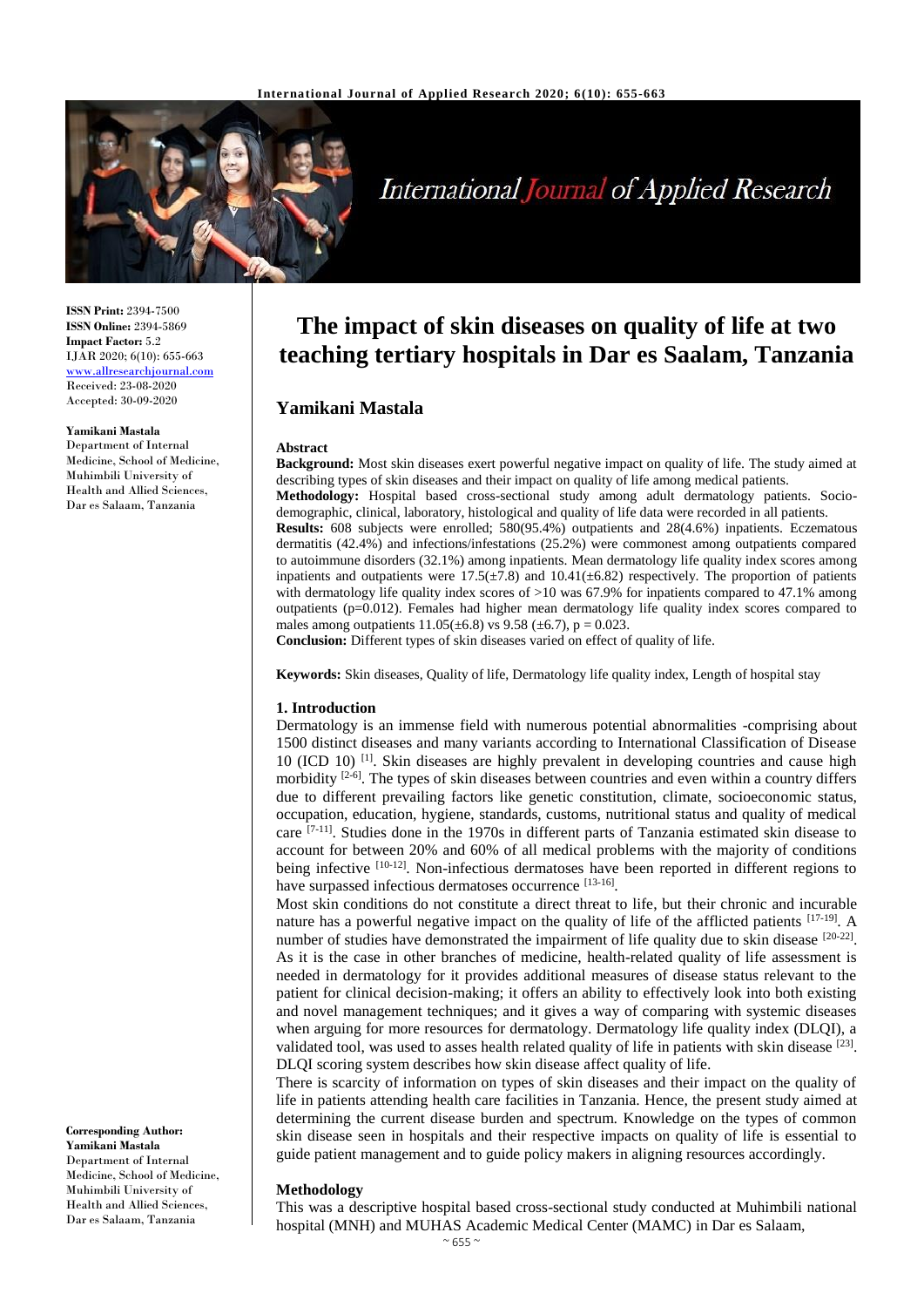Tanzania between July 2018 and December 2018. The later hospital was newly established University Hospital at time of data collection. Patients attending dermatology services at these two hospitals come mainly from the city itself, neighboring districts and even from all over the country. There is bidirectional flow of patients between the two facilities and the same team of dermatologists provided clinical care at both facilities. All adult medical patients admitted on account of skin disease regardless of number of admissions and first time attendees of adult OPD skin clinic plus all patients referred from other hospitals were consecutively enrolled. Socio-demographic and clinical data was collected using a structured questionnaire which captured demographics of the patients, reason for clinic attendance or admission, comorbidities, number of previous admissions, clinical diagnosis, complications and referrals to other departments, and duration of hospital stay and the final outcomes. Diagnoses were made clinically and verified by dermatologists. Appropriate laboratory investigations were done where necessary to confirm the diagnosis. Diseases were categorized as summarized in Table 3 and 4.

Dermatology life quality index (DLQI) questionnaire was used to assess the impact of skin disease on quality of life. DLQI questionnaire has 10 questions on different domains on quality of life. Each question was scored on a four point  $(0-3)$  scale as follows:- very much=3, a lot=2, a little=1, and

not at all=0. The DLQI score is calculated by summing the score of each question resulting in a maximum of 30 and a minimum of 0. The higher the score, the more quality of life is impaired. Data was entered and analyzed using Statistical Package for the Social Sciences (SPSS) windows programme version 20. Summary statistics and frequency tables were produced and Chi-square tests and fisher's exact test were used to compare proportions of categorical variables. An independent t-test was used to compare means. The level of statistical significance used was p value less than 0.05.

Ethical clearance was obtained from the Institutional Review Board (IRB) of the Muhimbili University of Health and Allied Sciences (MUHAS). Permission to conduct the study was granted by the respective hospital authorities. Fully informed verbal and written consent and assent were requested and obtained from every participant in the study. Results

During the 6 months study period, 608 patients were seen at the two teaching hospitals of which 580(95.4%) were attending the outpatient skin clinics for the first time. Inpatients comprised of 4.6% (28/608) patients of which 82.1% (23/28) were females. The mean age  $(\pm SD)$  of the study population was  $38.75$  s( $\pm$ 17.2) years with a range of 14 years to 88 years. The socio-demographic characteristics of the study participants were as shown in Table 1.

|  |  |  |  | <b>Table 1:</b> Demographic characteristics of 608 study respondents |
|--|--|--|--|----------------------------------------------------------------------|
|--|--|--|--|----------------------------------------------------------------------|

| <b>Characteristics</b> | Male $n = 258$ | Female $n = 350$ | p value         |
|------------------------|----------------|------------------|-----------------|
| Age (Years)            |                |                  |                 |
| Mean (SD)              | 39.9 (18.5)    | 37.9(16.1)       |                 |
| $14 - 23$              | 60(23.3)       | 68 (19.4)        | 0.219           |
| 24-33                  | 61(23.6)       | 96 (27.4)        |                 |
| 34-43                  | 42(16.3)       | 65(18.6)         |                 |
| 44-53                  | 31(12.0)       | 54 (15.4)        |                 |
| $54+$                  | 64(24.8)       | 67(19.1)         |                 |
| <b>Marital</b> status  |                |                  |                 |
| Single                 | 92 (35.7)      | 121(34.6)        | 0.849           |
| Married                | 126(48.8)      | 182 (52.0)       |                 |
| Divorced               | 8(3.1)         | 9(2.6)           |                 |
| Widow                  | 32(12.4)       | 38 (10.9)        |                 |
| <b>Education</b>       |                |                  |                 |
| No formal              | 1(0.4)         | 5(1.4)           | $< 0.001*$      |
| Primary                | 33(12.8)       | 96 (27.4)        |                 |
| Secondary              | 97 (37.6)      | 135 (38.6)       |                 |
| College/University     | 127 (49.2)     | 114(32.6)        |                 |
| <b>Household</b> size  |                |                  |                 |
| $1-3$                  | 31(12.0)       | 51 (14.6)        | 0.016           |
| $4 - 6$                | 163(63.2)      | 228(65.1)        |                 |
| $7-9$                  | 53 (20.5)      | 69(19.7)         |                 |
| $10-12$                | 11(4.3)        | 2(0.6)           |                 |
| Occupation             |                |                  |                 |
| Self employed          | 94 (36.5)      | 105(30.0)        | $\sqrt{0.001*}$ |
| Employed               | 81 (31.4)      | 76(21.7)         |                 |
| Unemployed             | 83 (31.5)      | 169(48.3)        |                 |
| <b>Patient status</b>  |                |                  |                 |
| Outpatient             | 253 (98.1)     | 327 (93.4)       | 0.007           |
| Inpatient              | 5(1.9)         | 23(6.6)          |                 |
| Facility               |                |                  |                 |
| <b>MNH</b>             | 194 (75.2)     | 225(64.3)        | $0.004*$        |
| <b>MAMC</b>            | 64(24.8)       | 125(35.7)        |                 |

SD, standard deviation; MNH, Muhimbili National Hospital; MAMC, Muhas Academic Medical Center; \* p  $\Box$  0.05

Table 2 shows the clinical characteristics seen among the 608 study subjects. About 38.3% (233/608) of patients had received prior treatment before clinic visit. Only 2.5%

patients presented with complications from skin disease which included eye complications, neuropathic pain, lymphedema, renal failure, pericardial effusion and anemia.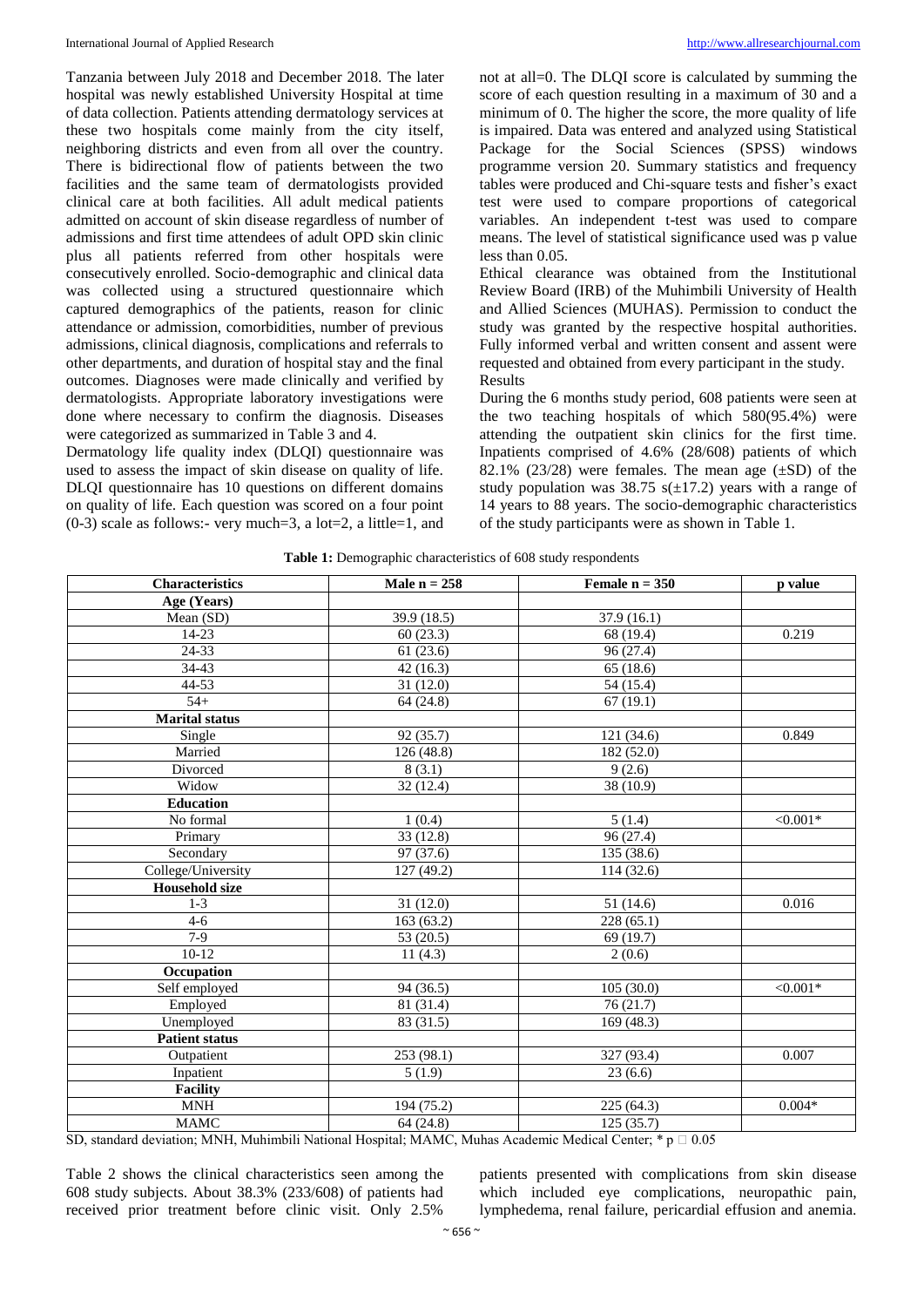The complications were seen more in female than male patients  $(3.7\%$  vs  $0.8\%$ , p=0.031). The other clinical characteristics were seen in the two genders with no significant difference.

| <b>Variable</b>            | Male $n=258$ | Female n=350 | <b>Total</b> | p value  |
|----------------------------|--------------|--------------|--------------|----------|
| Previous treatment         | 109(42.2)    | 124(35.4)    | 233(38.3)    | 0.57     |
| Presence of comorbidity    |              |              |              |          |
| Hypertension               | 10(3.9)      | 15(4.3)      | 25(4.1)      | 0.918    |
| <b>HIV</b>                 | 11(4.3)      | 12(3.4)      | 23(3.8)      | 0.968    |
| <b>Diabetes</b>            | 8(3.1)       | 7(2.0)       | 15(2.5)      | 0.412    |
| Asthma                     | 2(0.8)       | 10(2.9)      | 12(2.0)      | 0.081    |
| Others                     | 15(5.8)      | 24(6.9)      | 39(6.4)      | 0.832    |
| Disease duration           |              |              |              |          |
| $<1$ month                 | 78 (30.2)    | 119(34.0)    | 197 (32.4)   | 0.372    |
| Local remedy use           | 38 (14.7)    | 36(10.3)     | 74 (12.2)    | 0.98     |
| More than one skin disease | 34(13.2)     | 54 (15.4)    | 88 (14.5)    | 0.255    |
| Complications              | 2(0.8)       | 13 (3.7)     | 15(2.5)      | $0.031*$ |
| Sleep disturbance          | 146 (56.6)   | 222(63.4)    | 368(60.5)    | 0.099    |
| 50.05                      |              |              |              |          |

| <b>Table 2:</b> Clinical characteristics among 608 study respondents |  |
|----------------------------------------------------------------------|--|
|----------------------------------------------------------------------|--|

 $*_{p} \square 0.05$ 

Table 3 and 4 displays breakdown of various categories of skin diseases seen. The tables show that eczematous dermatitis was the most prevalent (42.4%) condition in our setting followed by infections/infestations (25.2%). The proportions of the common specified diseases among the 580 outpatients were as follows: atopic dermatitis 31.2%, acne 13.6%, pityriasis versicolor 8.3%, tinea 7.4%, seborrheic dermatitis 5.0%, keloids 4.8%, urticaria 4.0%, vitiligo 3.8% and unspecified eczema 3.1%.

**Table 3:** Various categories of skin diseases among 580 outpatients

| Disease category                                           | Male $n = 253$ | Female $n = 327$ | Total $n = 580$ | p value  |
|------------------------------------------------------------|----------------|------------------|-----------------|----------|
| Eczematous dermatitis                                      | 85 (33.6)      | 161 (49.2)       | 246 (42.4)      | $0.002*$ |
| Infections/Infestations                                    | 77(30.4)       | 69(21.1)         | 146(25.2)       | $0.023*$ |
| Skin appendages disorders                                  | 38 (15.0)      | 49(15.0)         | 87 (15.0)       | 0.750    |
| Papulosquamous disorders                                   | 27(10.7)       | 20(6.1)          | 47(8.1)         | 0.066    |
| Benign neoplastic skin disease and fibrous tumours of skin | 19(7.5)        | 20(6.1)          | 39(6.7)         | 0.730    |
| Inflammatory dermatoses                                    | 11 $(4.3)$     | 17(5.1)          | 28(4.8)         | 0.969    |
| Pigmentary disorders                                       | 14(5.5)        | 13(3.9)          | 27(4.7)         | 0.093    |
| Autoimmune disorders                                       | 6(2.4)         | 16(4.9)          | 22(3.8)         | $0.005*$ |
| Cutaneous malignancies                                     | 3(1.2)         | 6(1.8)           | 9(1.6)          | 0.349    |
| <b>Nutritional Skin Disorders</b>                          | 1(0.4)         | 2(0.6)           | 3(0.5)          | 0.564    |
| Disorders of abnormal keratinization                       | 1(0.4)         | 1(0.3)           | 2(0.3)          | 1.000    |
| Genetic disorders                                          | 1(0.4)         | 0(0)             | 1(0.2)          | 1.000    |
| Miscellaneous skin disorders                               | 9(3.5)         | 12(3.7)          | 21(3.6)         | 0.752    |

 $*_{p} \square 0.05$ 

Table 4: Categories of skin diseases and their breakdown among 580 outpatients

| <b>Disease</b>                 | Males ( $n = 253$ ) | Females ( $n = 327$ ) | Total $(n = 580)$ | p value  |
|--------------------------------|---------------------|-----------------------|-------------------|----------|
| <b>Eczematous dermatitis</b>   | 85                  | 161                   | 246               |          |
| Atopic dermatitis              | 65 (76.5)           | 116(72.0)             | 181 (73.6)        | $0.030*$ |
| Contact dermatitis             | 3(3.5)              | 3(1.9)                | 6(2.4)            | 1.000    |
| Photodermatitis                | 0(0.0)              | 6(3.7)                | 6(2.4)            | 0.261    |
| Seborrheic dermatitis          | 9(10.6)             | 22(13.7)              | 31(12.6)          | 0.176    |
| Exfoliative dermatitis         | 2(2.4)              | 0                     | 2(0.8)            | 0.436    |
| Lichen Simplex chronicus       | 2(2.4)              | $\overline{0}$        | 2(0.8)            | 0.190    |
| Unspecified eczema             | 4(4.7)              | 14(8.7)               | 18(7.3)           | 0.089    |
| Papulosquamous disorders       | 27                  | 20                    | 47                |          |
| Psoriasis                      | 21 (77.8)           | 14(70.0)              | 35 (74.5)         | 0.065    |
| Lichen planus                  | 5(18.5)             | 3(15.0)               | 8(17.0)           | 0.305    |
| Lichen nitidus                 | 0                   | 1(5.0)                | 1(2.1)            | 1.000    |
| Pityriasis rosea               | 1(3.7)              | 2(10.0)               | 3(6.4)            | 1.000    |
| <b>Inflammatory dermatoses</b> | 12                  | 16                    | 28                |          |
| Urticarial disorders           | 11(91.7)            | 12(75.0)              | 23 (82.1)         | 0.860    |
| Erytherma multiforme minor     | 1(8.3)              | $\Omega$              | 1(3.6)            | 0.047    |
| Adverse drug eruptions         | $\Omega$            | 4(25.0)               | 4(14.3)           | 0.57     |
| Skin appendages disorders      | 38                  | 49                    | 87                |          |
| Acne                           | 33 (86.8)           | 46 (93.9)             | 79 (90.8)         | 0.990    |
| Alopecia totalis               | 1(2.6)              | 1(2.0)                | 2(2.3)            | 1.000    |
| Miliaria profunda              | 0                   | 1(2.0)                | 1(1.1)            | 1.000    |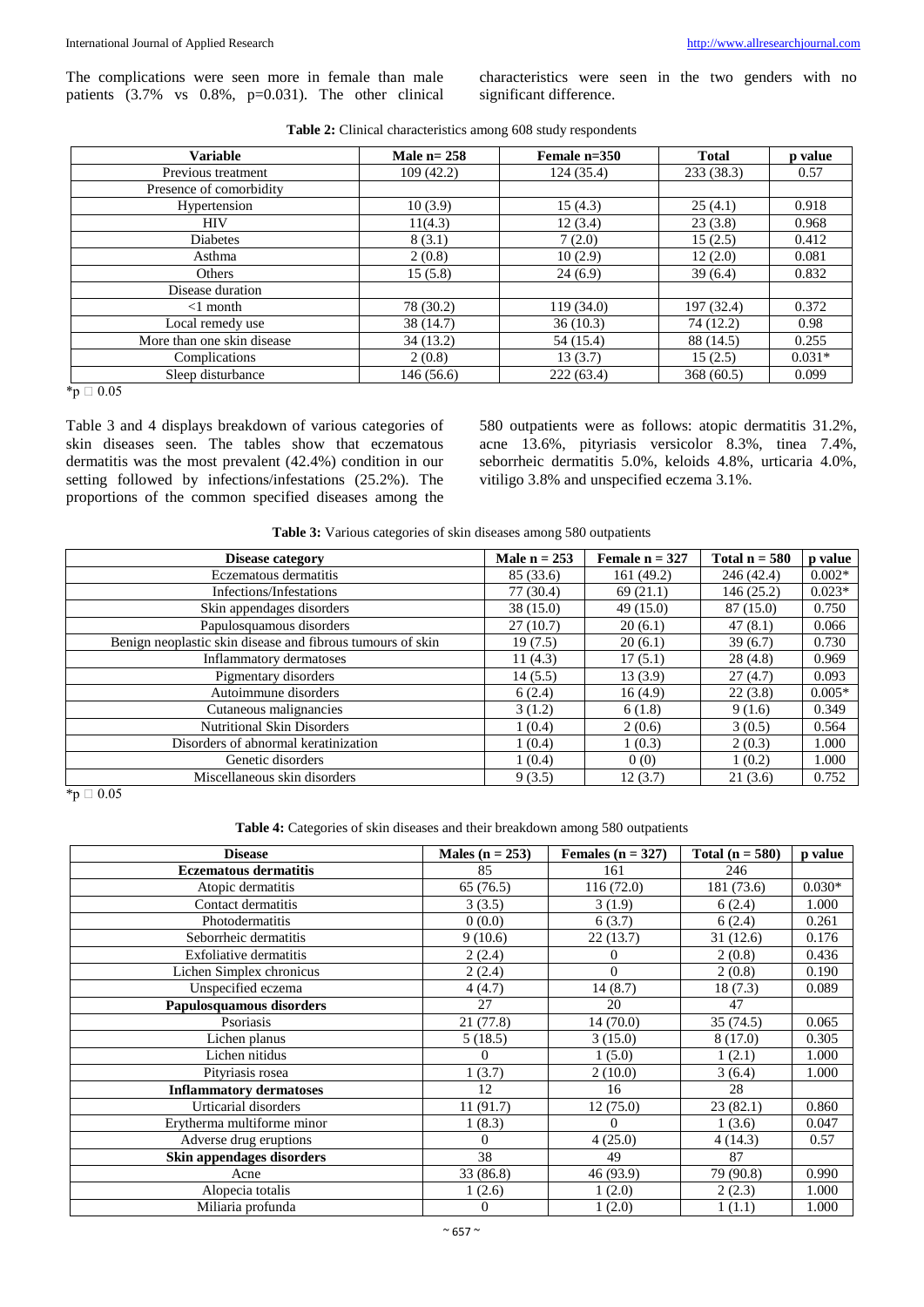| Hyperhidrosis                                              | 4(10.5)                 | 1(2.0)              | $\overline{5}$ (5.7)     | 0.190    |
|------------------------------------------------------------|-------------------------|---------------------|--------------------------|----------|
| <b>Infections/Infestations</b>                             | 77                      | 69                  | 146                      |          |
| <b>Viral Infections</b>                                    | 10(13.0)                | 4(5.8)              | 14(9.6)                  |          |
| Warts                                                      | 8(10.4)                 | 2(2.9)              | 10(6.8)                  | $0.012*$ |
| Molluscum contagiosum                                      | 1(1.3)                  | 2(2.9)              | 3(2.1)                   | 1.000    |
| Herpes simplex                                             | (1.3)                   | $\overline{0}$      | 1(0.7)                   | 0.436    |
| <b>Bacterial Infections</b>                                | 13(16.9)                | 5(7.2)              | 18(12.3)                 |          |
| Leprosy                                                    | 2(2.6)                  | 2(2.9)              | 4(2.7)                   | 1.000    |
| Folliculitis                                               | 7(9.1)                  | 1(1.4)              | 8(5.5)                   | 0.091    |
| Cellulitis                                                 | 3(3.9)                  | 1(1.4)              | 4(2.7)                   | 0.190    |
| Others                                                     | 1(1.3)                  | 1(1.4)              | 2(1.4)                   | 1.000    |
| <b>Fungal Infections</b>                                   | 50(64.9)                | 53(76.8)            | 103(70.5)                |          |
| Candidiasis                                                | $\theta$                | 3(4.3)              | 3(2.1)                   | 0.261    |
| Pityriasis versicolor                                      | 23(29.9)                | 25(36.2)            | 48 (32.9)                | 0.568    |
| Intertrigo                                                 | 5(6.5)                  | 2(2.9)              | 7(1.2)                   | 0.015    |
| Tinea                                                      | 20(26.0)                |                     | 43(29.5)                 | 0.716    |
|                                                            |                         | 23(33.3)            |                          |          |
| Others                                                     | 2(2.6)                  | $\overline{0}$      | 2(1.4)                   | 1.000    |
| <b>Parasitic Infestation</b>                               | 4(5.2)                  | 7(10.1)             | 11(7.5)                  |          |
| Scabies                                                    | 4(5.2)                  | 7(10.1)             | 11(7.5)                  | 0.763    |
| <b>Pigmentary disorders</b>                                | 14                      | $\overline{13}$     | 27                       |          |
| Vitiligo                                                   | 10(71.4)                | 12(92.3)            | 22(81.5)                 | 0.707    |
| Albinism                                                   | 1(7.1)                  | 1(7.7)              | 2(7.4)                   | 1.000    |
| Idiopathic guttate hypomelanosis                           | 2(14.3)                 | $\overline{0}$      | 2(7.4)                   | 0.190    |
| Melasma                                                    | 1(7.1)                  | $\boldsymbol{0}$    | 1(3.7)                   | 0.436    |
| <b>Cutaneous malignancies</b>                              | 3                       | 6                   | 9                        |          |
| Squamous Cell Carcinoma                                    | 1(33.3)                 | 1(16.7)             | 2(28.6)                  | 0.436    |
| Kaposi's Sarcoma                                           | (66.7)                  | 5(83.3)             | 7(71.4)                  | $0.039*$ |
| <b>Autoimmune disorders</b>                                | 3                       | $\overline{19}$     | $\overline{22}$          |          |
| Mixed connective tissue disorders                          | 2(66.7)                 | 3(15.8)             | 5(22.7)                  | 1.000    |
| Lupus erythematosis                                        | 1(33.3)                 | 10(52.6)            | 11(50.0)                 | $0.038*$ |
| Systemic sclerosis                                         | $\theta$                | 3(15.8)             | 3(13.6)                  | 0.261    |
| Dermatomyositis                                            | $\overline{0}$          | 1(5.3)              | 1(4.5)                   | 1.000    |
| Pemphigus Vulgaris                                         | $\mathbf{0}$            | 2(10.5)             | 2(9.1)                   | 1.000    |
| Benign neoplastic skin disease and fibrous tumours of skin | 19                      | 20                  | $\overline{39}$          |          |
| Syringoma                                                  | 1(5.3)                  | 2(10.0)             | 3(7.7)                   | 0.507    |
| Steotocytoma multiplex                                     | 1(5.3)                  | $\Omega$            | 1(2.6)                   | 0.436    |
| Keloids                                                    | 13(68.4)                | 15(75.0)            | 28(71.8)                 | 0.897    |
| Seborrheic Keratosis                                       | 2(10.5)                 | $\Omega$            | 2(5.1)                   | 0.190    |
| Actinic keratosis                                          | 1(5.3)                  | 1(5.0)              | 2(5.1)                   | 1.000    |
| Dermatofibroma                                             | 1(5.3)                  | 2(10.0)             | 3(7.7)                   | 1.000    |
| <b>Genetic disorders</b>                                   | $\mathbf{1}$            | $\boldsymbol{0}$    | $\mathbf{1}$             |          |
| Xeroderma pigmentosum                                      | 1(100.0)                | $\boldsymbol{0}$    | 1(100)                   | 0.436    |
| <b>Disorders of abnormal Keratinization</b>                |                         |                     | $\overline{\mathcal{L}}$ |          |
| Darriers disease                                           | $\Omega$                | 1(100.0)            | 1(50)                    | 1.000    |
| Keratosis pilaris                                          | 1(100.0)                |                     | 1(50)                    |          |
| <b>Nutritional skin disorders</b>                          |                         | 0<br>$\overline{c}$ | 3                        | 0.436    |
|                                                            | $\theta$                |                     |                          |          |
| Pellagra                                                   |                         | 2(100.0)            | 2(66.7)                  | 0.190    |
| Vitamin A deficiency                                       | 1(100.0)<br>$\mathbf Q$ | $\overline{0}$      | 1(33.3)                  | 1.000    |
| <b>Miscellaneous skin disorders</b>                        |                         | 12                  | 21                       |          |
| Panniculitis                                               | 2(22.2)                 | 2(16.7)             | 2(9.5)                   | 1.000    |
| Prurigo Nodularis                                          | 1(11.1)                 | 7(58.3)             | 8(38.1)                  | 0.144    |
| Erythema marginatum                                        | 1(11.1)                 | $\overline{0}$      | 1(4.8)                   | 0.436    |
| Xerosis cutis                                              | 1(11.1)                 | 1(8.3)              | 2(9.5)                   | 1.000    |
| Pyogenic granuloma                                         | 1(11.1)                 | $\Omega$            | 1(4.8)                   | 0.436    |
| Oral mucositis                                             | $\boldsymbol{0}$        | 1(8.3)              | 1(4.8)                   | 0.436    |
| Pruritic papular eruption of HIV                           | $\overline{3}$ (33.3)   | 1(8.3)              | 4(19.0)                  | 0.323    |

 $*_{p} \square 0.05$ 

Table 5 shows the breakdown of various categories of skin diseases and length of hospital stay among admitted patients. Autoimmune disorders comprised mainly of lupus erythromatosus (55.6%) and immunobullous disorders (22.2%). Inflammatory dermatoses group had Stevenson's Johnson Syndrome (60.0%) and adverse drug eruption (40.0%). Kaposi`s sarcoma, squamous cell (SCC) and basal cell carcinoma (BCC) were the only cutaneous malignancies seen. The average length of hospital (LOS) stay was  $12.32(\pm 8.07)$  days, with a median stay of 10 days and a range of 1 to 35 days. The reasons for admission were as follows; severe illness (65.4%), for observation/ investigations (26.9%) and concurrent medical problem (7.7%).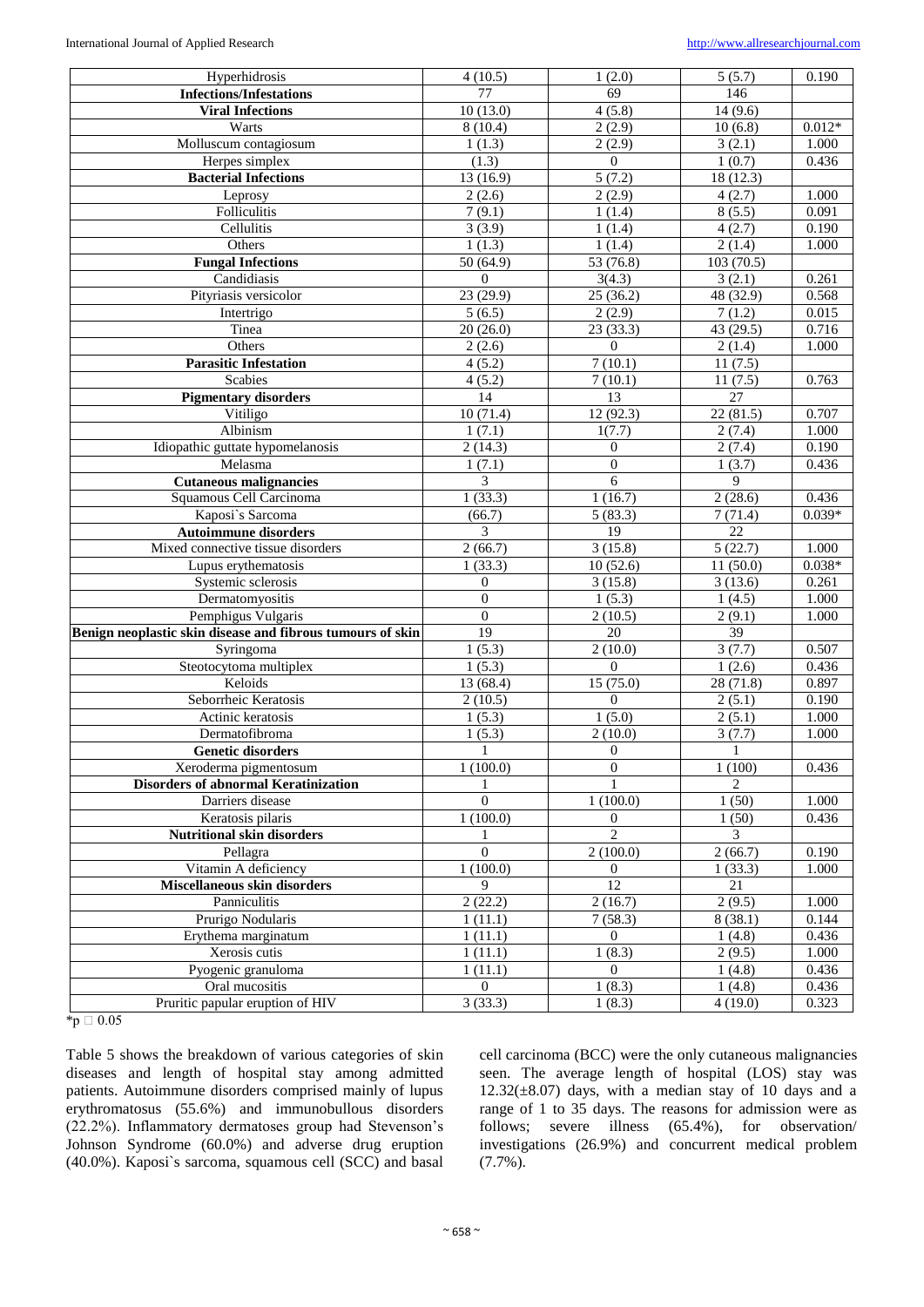| <b>Disease category</b> | $n = 28$ | $LOS$ mean $(\pm SD)$ | Range    |
|-------------------------|----------|-----------------------|----------|
| Autoimmune disorders    | 9(32.1)  | 22.18 $(\pm 9.7)$     | $8 - 35$ |
| Inflammatory dermatoses | 5(17.9)  | 18.2 $(\pm 5.1)$      | $4 - 22$ |
| Eczematous dermatitis   | 4(14.3)  | $12.05 \ (\pm 5.7)$   | $6 - 18$ |
| Malignancies            | 5(17.9)  | $9.56 \ (\pm 3.7)$    | $4 - 14$ |
| Infections              | 3(10.7)  | 7.36 $(\pm 0.5)$      | $7 - 8$  |
| Others                  | 2(7.1)   | $9.18 (\pm 2.7)$      | $-10$    |
|                         |          |                       |          |

|  | Table 5: Categories of skin disease and associated length of hospital stay (LOS) (days) |  |  |  |
|--|-----------------------------------------------------------------------------------------|--|--|--|
|  |                                                                                         |  |  |  |

DLQI scores ranged from 1 to 30 and the mean DLQI score among outpatients was  $10.41(\pm 6.82)$  indicating a large effect of skin diseases on patient's quality of life (QoL). Females had high mean DLQI scores than males (11.05 vs 9.58, p=0.023). The highest mean scores were seen in questions of feelings (1.97), symptoms (1.50), work and school (1.39) while lowest mean scores were seen in questions of personal relationships (0.68), treatment (0.53)

and sexual activity (0.38). The distribution of levels of effect of skin disease on patient life are displayed in Figure 1 and 2. Table 6 summarizes mean DLQI scores per skin disease category among outpatients. High mean DLQI scores were seen in inflammatory dermatoses, autoimmune disorders, and eczematous dermatitis and papulosquamous disorders.



**Fig. 1:** Levels of effect of skin disease among outpatients



**Fig. 2:** Levels of effect of skin disease among inpatients

**Table 6:** Skin disease category and their effect on quality of life (QoL) among 573 outpatients

| Disease category                  |                          | Effect on OoL $n$ (%) | Mean $DLOI(\pm SD)$ |                     |
|-----------------------------------|--------------------------|-----------------------|---------------------|---------------------|
|                                   | DLOI <sub>5</sub>        | $DLOI > 5 \leq 10$    | DLOI>10             | <b>Total</b>        |
| Inflammatory dermatoses $(n=25)$  | $\overline{\phantom{a}}$ | (4.0)                 | 24(96.0)            | 19.6 $(\pm 4.61)$   |
| Autoimmune disorders $(n=15)$     | (7.1)                    |                       | 13 (92.8)           | 15.8 $(\pm 4.9)$    |
| Eczematous dermatitis $(n=208)$   | 16 (7.7)                 | 52(25.1)              | 139(67.1)           | $12.8 \ (\pm 5.36)$ |
| Papulosquamous disorders $(n=45)$ | 9(20.0)                  | 11(24.4)              | 25(55.6)            | 12.2 $(\pm 6.59)$   |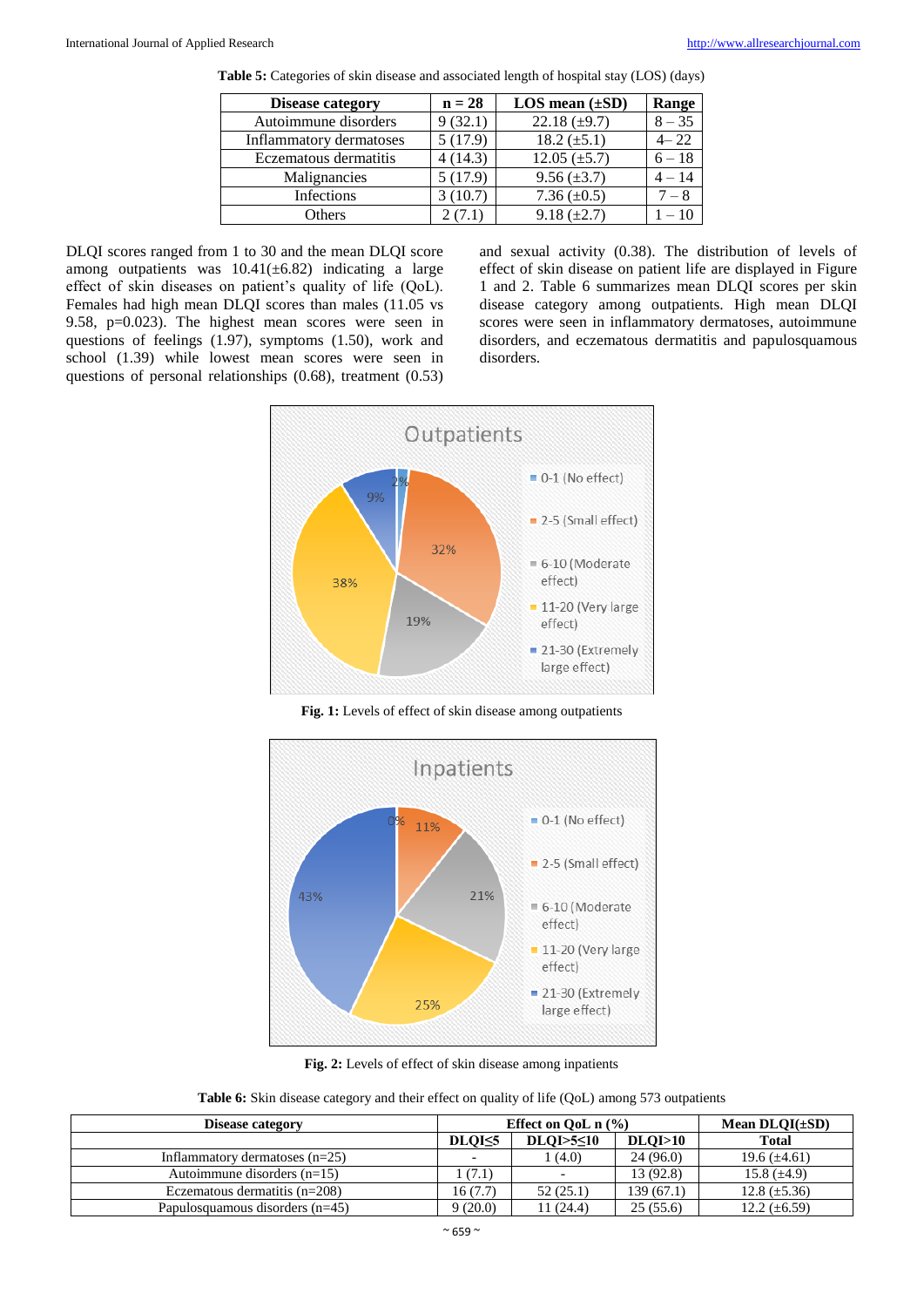| Infections/Infestations $(n=131)$                                                                                               | 65(49.6)          | 34(26.0) | 32(24.4)  | 7.92 $(\pm 6.60)$ |
|---------------------------------------------------------------------------------------------------------------------------------|-------------------|----------|-----------|-------------------|
| Skin appendages disorders $(n=66)$                                                                                              | 49 (74.2)         | 7(10.6)  | 10(15.1)  | 5.29 $(\pm 4.3)$  |
| Benign neoplastic and fibrous tumours $(n=25)$                                                                                  | 24(80.0)          | 2(6.7)   | 4 (13.3)  | 5.1 $(\pm 4.86)$  |
| Pigmentary skin disorders $(n=27)$                                                                                              | 23(85.2)          | 2(7.4)   | 2(7.4)    | 4 $(\pm 4.38)$    |
| Other diseases $(n=27)$                                                                                                         | 3 (11.5)          | 4(15.4)  | 19 (73.0) | 13.6 $(\pm 5.76)$ |
| $\mathbf{1}$ , $\mathbf{1}$ , $\mathbf{0}$ , $\mathbf{1}$ , $\mathbf{1}$<br>$\sim$ $\sim$ $\sim$ $\sim$ $\sim$<br>$\sim$ $\sim$ | $\cdots$ $\cdots$ |          |           |                   |

SD, standard deviation; DLQI, disability quality life index; QoL, quality of life

Among admitted patients, the mean DLQI score (SD) was  $17.5(\pm 7.8)$ . There was no difference in mean DLOI scores between male and female patients  $17.9(\pm 8.4)$  vs  $15.8(\pm 4.1)$ , p=0.594. The distribution of levels of effect on QoL are shown in Figure 1 and 2. The mean DLQI scores (SD) per disease category were high in inflammatory dermatoses 25.6( $\pm$ 1.1), autoimmune disorders 22.4( $\pm$ 3.3), dermatitis  $16.25(\pm 7.8)$  and infections  $10.6(\pm 3.4)$ . Females had significantly high mean DLQI scores (SD) than males among outpatients  $(11.05(\pm 6.8)$  vs  $9.58(\pm 6.7)$ , p=0.023) than inpatients  $(17.9(\pm 8.4)$  vs  $15.8(\pm 4.1)$ , p=0.594). The proportion of patients with DLQI scores >10 was high among admitted patients as compared to outpatients (67.9% vs 47.1%, p=0.012).The proportion of inpatients with sleep disturbance was high compared to outpatients (78.6% vs 59.2%, p=0.041).

## **Discussion**

Skin diseases may have a serious impact on quality of life of patients and significant burden to developing countries.

The present study had an overall DLQI mean scores  $(\pm SD)$ of  $10.41(\pm 6.82)$  signifying large impairment on OoL. Females had significantly higher DLQI scores compared to males. The findings of this study are similar to what has been reported in the literature from elsewhere [24-29]. In general females are more conscious of their body image than men. Secondly, in many cultures females are expected to have attractive looks and the skin is central in this regard. Furthermore females have a higher thresh hold to changes/abnormalities on the skin than men which makes them to seek medical care more. As in our study, uncomfortable physical symptoms, embarrassment and selfconsciousness about body appearance were noted to be the chief reasons for patients seeking dermatology care in Klang, Malaysia<sup>24</sup>. The high occurrence of comorbidities in our study might have also contributed to QoL impairment.

Eczematous dermatitis was the commonest condition seen in the two facilities (42.4%) among outpatients which is similar to reports by Rweyemamu *et al* in Tanzania (31.7%) [25], Aman S, *et al* in Pakistan  $(31.07%)$  <sup>[26]</sup>, and other studies in Nigeria  $[27-29]$ . Atopic dermatitis was the commonest cause of eczematous dermatitis, a finding which correlates with other studies  $[25, 30]$ . It was particularly predominant among females and young patients. Similar findings have been reported in Tanzania and Iran [25, 29]. The prevalence of contact dermatitis was low (1.0%) compared to studies in Greece (30%) <sup>[31]</sup> and Pakistan (22.5%) <sup>[26]</sup>. High occurrence of contact dermatitis has been reported in some Nigerian regions mainly attributed to the high density of Petro-chemical industries and other irritants [30, 32]. It is possible that we misdiagnosed some patients with contact dermatitis since allergy tests were not done routinely at the two skin clinics hence the low prevalence of this condition. The quality of life was significantly impaired in patients with eczematous dermatitis. As reported by previous studies, eczematous dermatitis has high symptomatic impairment  $^{[33-37]}$ . The common physical symptoms seen included dryness, redness, swelling, cracking, blistering,

pain and severe itching further leading to psychological stress and sleep disturbance. The chronic, recurrent nature plus acute severe exacerbations of eczematous dermatitis explains the associated poor quality of life. Patients with eczema like chronic hand or feet eczema will be more likely unable to work and perform daily activities just like in other inflammatory dermatoses.

Infections and infestations were the second largest group of observed disorders. This is different to initial findings decades ago when infections and infestation were the commonest skin disease in most regions of the country, and other parts of Africa<sup>[7, 10]</sup>. Not only that but also our finding shows a lower percentage of infections and infestations  $(25.2%)$  as compared to Rweyemamu *et al*  $(36.2%)$ <sup>[25]</sup> and Komba et al (30.4%)<sup>[38]</sup>. The difference might be explained by the fact that our study excluded children. Nevertheless, the high frequencies is probably attributed to the warm and highly humid climate, overcrowding, and poor personal and environmental hygiene in the city. Fungal infections were the most common type of infection in our study (17.8%) which is comparable to previous studies in Tanzania  $(36.1\%)$  and Nigeria  $(23.8\%)$  <sup>[25, 32]</sup>. We have observed an increase in cases of leprosy despite it being eliminated. We noted few cases of bacterial, viral and parasitic infections which might be due to such conditions being easily identified and treated in the communities and peripheral hospitals plus existence of designated sexually transmitted infection clinics. The QoL impact of infections and infestations was low as compared to eczematous dermatitis as the majority of skin infections in this study were not severe.

Psoriasis was the commonest diagnosis among papulosquamous disorders which is similar to other regions [25, 39, 40]. The majority of patients with psoriasis were aged above 34 years which is similar to a report by Noorbala *et al* in Iran [29] . Papulosquamous disorders had a high impairment on QoL with similar findings in previous reports [33-35, 37, 41]. Psoriasis is chronic condition associated with relapses and hugely affects body outlook. Not only that but also it is an example of a disorder that is associated with multiple comorbidities that significantly affects  $QoL$ <sup>[42]</sup>. Psoriasis affects the skin, scalp, nails, and joints. It has comparable common physical symptoms to eczematous and inflammatory dermatoses which include itching, irritation, burning, stinging, sensitivity, and pain. The skin lesions associated with it affects significantly the body outlook.

The high occurrence of acne has also been reported in South Africa (44.3%)<sup>[43]</sup>, India (12.4%)<sup>[40]</sup> and Tanzania<sup>[25]</sup>. The high acne figures might be explained by its high occurrence among the young populations. Keloids and vitiligo were the most frequent diagnoses among benign tumours and pigmentary disorders seen commonly among our sample. This trend has been reported in other regions of Africa and Asia  $[20, 25-26]$ . Vitiligo cases are seemingly on the increase probably due to the cosmetic impact patients and fear of more sinister underlying diseases [28]. These conditions affects the normal appearance which hinders a normal social and professional life. Previous literatures already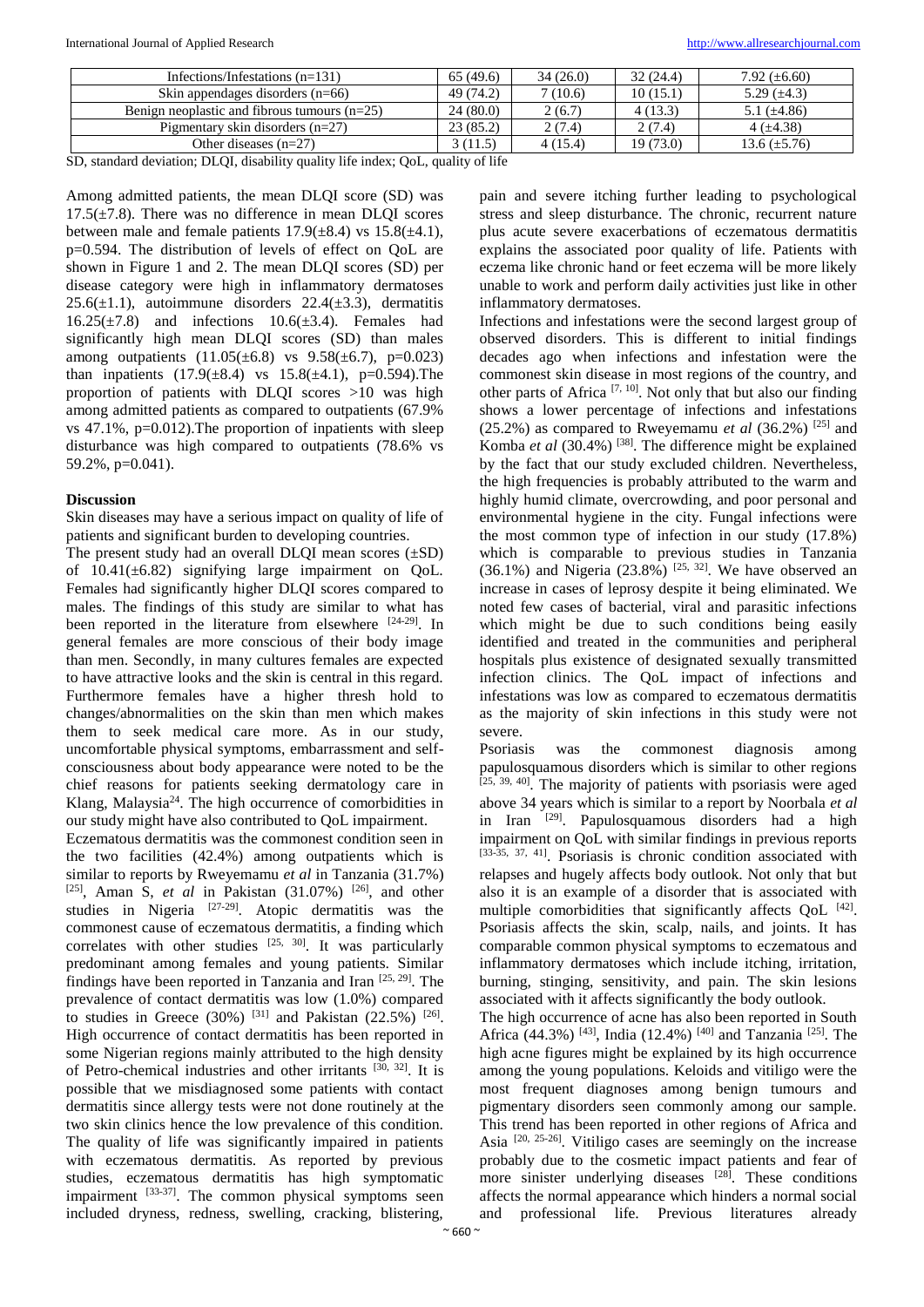demonstrated that impairment of quality of life in skin diseases like acne is comparable to that of chronic diseases like diabetes, hypertension or asthma [44].

We observed a low percentage of urticarial disorders which is similar to what has been observed previously in Tanzania  $(4.3\%)$ <sup>[25]</sup> and Pakistan (4.06%)<sup>[26]</sup>. The study reported low frequency of adverse drug eruptions (0.3%) compared to other studies from Nigeria (5.8%)  $^{[45]}$  and Greece (2.3%)  $^{[13]}$ 46] . Drugs commonly incriminated were sulphonamides, antibiotics and anticonvulsants. These inflammatory dermatoses showed very large impairment to QoL just as other studies have reported  $[33-35, 41]$  which has been attributed to the high symptomatology of these conditions. HIV associated Kaposi`s sarcoma (KS) (1.2%) followed by albinism associated malignancies (0.6%) were commonest among cutaneous malignancies (1.6%) with similar trends seen in previous studies in Tanzania<sup>[39]</sup> and Nigeria<sup>[45]</sup>. The low frequency of non HIV associated cutaneous malignancy in this study might be explained by the presence of dark complexion in almost all of the patients, which provides suf $\Box$ cient protection from sun light  $^{[17]}$ . Lupus erythromatosus was the autoimmune disorder that was commonly seen particularly among females and had high mean DLQI scores. Similar to other studies, these conditions are associated with both high symptomatic impairment and high psychosocial impairment [33-35, 41]. The only genodermatosis observed in this study was a case of xeroderma pigmentosum (XP). XP is a very rare skin disorder where a person becomes highly sensitive to sunlight, has premature aging of skin and is at high risk of developing cancers. We observed sleep disturbance among patients with eczematous dermatitis, infections/infestations, papulosquamous disorders, autoimmune disorders and inflammatory dermatoses which might be due to physical symptoms like pruritus, pain and also comorbidities associated with.

Inpatient treatment remains an important and sometimes crucial therapeutic option for some patients with dermatological problems. The majority of patients were admitted on account of autoimmune skin disorders, cutaneous malignancies and inflammatory dermatoses similar to reports from other studies  $[14, 53.54]$ . Different to what we found, studies in United Kingdom (UK), United States of America and Scotland reported psoriasis as the common reason of admission [47-49] . In Iran, bullous skin disorders and psoriasis were the common reasons for hospitalization [50]. The striking differences in pattern of common diseases found in this study compared to that reported from, UK and Iran is likely due to different genetic constitution, climate, age and HIV prevalence. Inflammatory dermatoses and autoimmune disorders were associated with high mean DLQI scores probably due to highly symptomatic nature of such conditions. As reported in other studies <sup>[51]</sup>, severity of illness was the commonest reason of hospitalization in our study. Autoimmune disorders and inflammatory dermatoses were seen to have longest mean hospital stay days. In Iran, Razi hospital (50), neoplasms had the longest mean hospital stay followed by infectious diseases while in Sa˜o Paulo, Brazil [52] it was immunobullous diseases. As noted, the majority of inpatients had severe illness associated with higher symptomatic impairment on quality of life. This might explain the high proportion of inpatients with high DLQI scores and sleep disturbance as compared to outpatients.

## **Conclusion**

This study provides useful information about the spectrum of dermatological disorders in patients seeking medical care at the two specialized teaching hospitals. Eczematous dermatitis and autoimmune disorders were most common skin diseases seen among outpatients and inpatients respectively. A large impact on QoL was observed among patients with skin disorders. Different types of skin diseases varied on effect of QoL. Further studies are needed to pinpoint the root causes of the current disease spectrum as well as to widen up knowledge on inpatient dermatology.

#### **References**

- 1. World Health Organization (WHO). International Classification of Diseases (ICD) 10,2016.
- 2. Hay RJ, Fuller LC. The assessment of dermatological needs in resource‐poor regions. International journal of dermatology 2011;50(5):552-7.
- 3. Schofield J, Grindlay D, Williams H. Skin conditions in the UK: a health care needs assessment. University of Nottingham, Cent Evid Based Dermatology UK 2009,158.
- 4. McCormick A. Morbidity statistics from general practice. Fourth national study 1991-1992. Office of population censuses and surveys 1995.
- 5. Karimkhani C, Dellavalle RP, Coffeng LE, Flohr C, Hay RJ, Langan SM, *et al*. Global skin disease morbidity and mortality: an update from the global burden of disease study 2013. JAMA dermatology 2017;153(5):406-12.
- 6. World Health Organization. Epidemiology and management of common skin diseases in children in developing countries. World Health Organization 2005.
- 7. Gibbs SA. Skin disease and socioeconomic conditions in rural Africa: Tanzania. International journal of dermatology 1996;35(9):633-9.
- 8. Henderson CA. Skin disease in rural Tanzania. International journal of dermatology 1996;35(9):640-2.
- 9. Kawshar T, Rajesh J. Sociodemographic factors and their association to prevalence of skin diseases among adolescents. Our Dermatol Online 2013;4(3):281-6.
- 10. Masawe AE, Samitz MH. Dermatology in Tanzania: a model for other developing countries. International journal of dermatology 1976;15(9):680-7.
- 11. Parthasaradhi A, Al Gufai AF. The Pattern of skin diseases in Hail region, Saudi Arabia. Ann Saudi Med 1998;18(6):558-61.
- 12. Masawe AE, Nsanzumuhire H, Mhalu F. Bacterial skin infections in preschool and school children in coastal Tanzania. Archives of dermatology 1975;111(10):1312- 6.
- 13. Doe PT, Asiedu A, Acheampong JW, Rowland Payne CM. Skin diseases in Ghana and the UK. International journal of dermatology 2001;40(5):323-6.
- 14. Mgonda YM, Chale PN. The burden of co-existing dermatological disorders and their tendency of being overlooked among patients admitted to Muhimbili national hospital in Dar es Salaam, Tanzania. BMC dermatology 2011;11(1):8.
- 15. Mabula JB, Chalya PL, Mchembe MD, Jaka H, Giiti G, Rambau P, *et al*. Skin cancers among Albinos at a University teaching hospital in Northwestern Tanzania: a retrospective review of 64 cases. BMC dermatology 2012;12(1):5.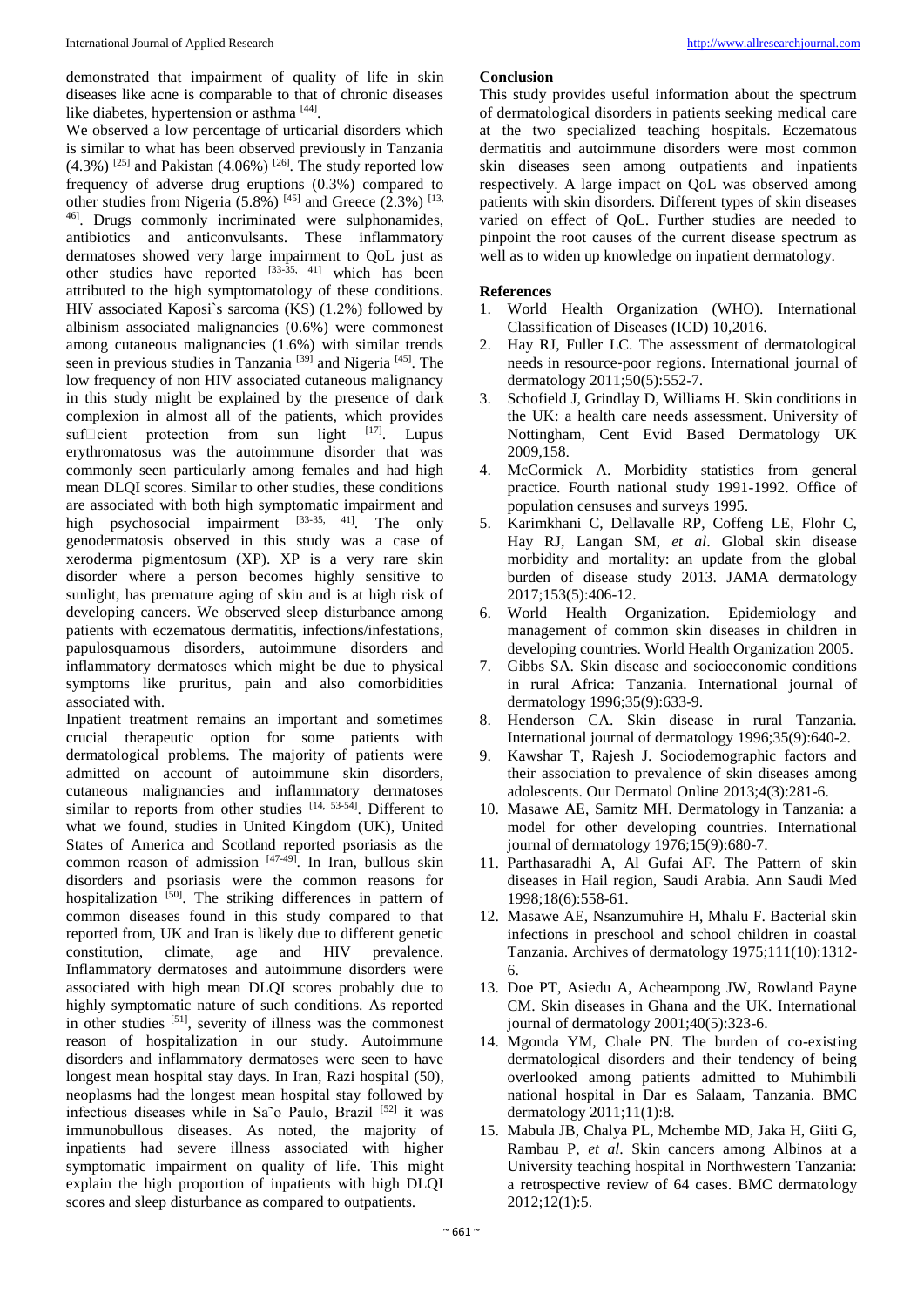- 16. Opara KO, Jiburum BC. Skin cancers in albinos in a teaching Hospital in eastern Nigeria-presentation and challenges of care. World Journal of Surgical Oncology 2010;8(1):73.
- 17. Jobanputra R, Bachmann M. The effect of skin diseases on quality of life in patients from different social and ethnic groups in Cape Town, South Africa. International journal of dermatology 2000;39(11):826- 31.
- 18. Lozano R, Naghavi M, Foreman K, Lim S, Shibuya K, Aboyans V *et al*. Global and regional mortality from 235 causes of death for 20 age groups in 1990 and 2010: a systematic analysis for the Global Burden of Disease Study 2010. The lancet 2012;380(9859):2095- 128.
- 19. Mallon E, Newton JN, Klassen A, Stewart-Brown SL, Ryan TJ, Finlay AY. The quality of life in acne: a comparison with general medical conditions using generic questionnaires. The British journal of dermatology 1999; 140(4):672-6.
- 20. Al-Hoqail IA. Impairment of quality of life among adults with skin disease in King Fahad Medical City, Saudi Arabia. Journal of family & community medicine 2009;16(3):105-9.
- 21. Finlay AY. Quality of life indices. Indian Journal of Dermatology, Venereology, and Leprology 2004;70(3):143.
- 22. Qureshi AA, Freedberg I, Goldsmith L, Moshell A. Report on Burden of Skin Disease Workshop NIAMS, September 2002. In Journal of Investigative Dermatology Symposium Proceedings 2004;9:111-9. Elsevier.
- 23. Lewis V, Finlay AY. 10 years experience of the Dermatology Life Quality Index (DLQI). In Journal of Investigative Dermatology Symposium Proceedings 2004;9(2):169-80.
- 24. Humayun A, Khalifa S, Zayed B, Nahyan A. Quality of Life in Patients with skin diseases on exposed parts -A Study in two teaching hospitals of Lahore 2017;31(2):103-110.
- 25. Rweyemamu D, Runyoro D, Temu M. Pattern of skin diseases and prescribing practice in dermatology in public and faith based hospitals in three regions of Tanzania. J Pharm Sci. Reserach 2017;9(1):55-62.
- 26. Aman S, Nadeem M, Mahmood K, Ghafoor MB. Pattern of skin diseases among patients attending a tertiary care hospital in Lahore, Pakistan. Journal of Taibah University Medical Sciences 2017;12(5):392-6.
- 27. Henshaw EB, Olasode OA. Skin diseases in Nigeria: the Calabar experience. International journal of dermatology 2015;54(3):319-26.
- 28. Nnoruka EN. Skin diseases in south‐east Nigeria: a current perspective. International journal of dermatology 2005;44(1):29-33.
- 29. Noorbala MT, Kafaie P. Pattern of skin diseases in the Central Iran, Yazd Province. Journal of Pakistan Association of Dermatology 2016; 20(3):137-41.
- 30. Atraide DD, Akpa MR, George IO. The pattern of skin disorders in a Nigerian tertiary hospital. Journal of Public health and epidemiology 2011;3(4):177-81.
- 31. Shenefelt PD. Descriptive epidemiology of contact dermatitis in a university student population. American Journal of Contact Dermatitis 1996;7(2):88-93.
- 32. Ukonu B, Eze E. Pattern of Skin Diseases at University of Benin Teaching Hospital, Benin City, Edo State, South-South Nigeria: A 12 Month Prospective Study. Glob J Health Sci 2012;4(3):148.
- 33. Chilicka K, Maj J, Panaszek B. General quality of life of patients with acne vulgaris before and after performing selected cosmetological treatments. Patient Prefer Adherence 2017;11:1357-61.
- 34. Darji K, Varade R, West D, Armbrecht ES, Guo MA. Psychosocial impact of postinflammatory hyperpigmentation in patients with acne vulgaris. The Journal of clinical and aesthetic dermatology 2017;10(5):18-23.
- 35. Sampogna F, Tabolli S, Abeni D. Impact of different skin conditions on quality of life. G Ital Dermatol Venereol 2013;148(3):255-61.
- 36. Nyunt WWT, Low WY, Ismail R, Sockalingam S, Min AKK. Determinants of health-related quality of life in psoriasis patients in Malaysia. Asia-Pacific J Public Heal 2015;27(2):NP662-NP673.
- 37. Sanclemente G, Burgos C, Nova J, Hernández F, González C, Reyes MI, *et al*. The impact of skin diseases on quality of life: A multicenter study. Actas Dermo-Sifiliográficas English Ed 2017;108(3):244-52.
- 38. Komba EV, Mgonda YM. The spectrum of dermatological disorders among primary school children in Dar es Salaam. BMC Public Health 2010;10(1):765.
- 39. Mponda K, Masenga J. Skin diseases among elderly patients attending skin clinic at the Regional Dermatology Training Centre, Northern Tanzania: a cross sectional study. BMC research notes 2016;9(1):119.
- 40. Baur B, Sarkar J, Manna N, Bandyopadhyay L. The Pattern of Dermatological Disorders among Patients Attending the Skin O.P.D of A Tertiary Care Hospital in Kolkata, India. J Dent Med Sci 2013;3(4):04-9.
- 41. Hedayat K, Karbakhsh M, Ghiasi M, Goodarzi A, Fakour Y, Akbari Z, *et al*. Quality of life in patients with vitiligo: A cross-sectional study based on vitiligo Quality of Life index (Viti QoL). Health and quality of life outcomes 2016;14(1):86.
- 42. Gupta MA, Simpson FC, Gupta AK. Journals & Books Create account Sign in Psoriasis and sleep disorders $\square$ : A systematic review 2019,1-36.
- 43. Dlova N, Mankahla A, Madala N, Grobler A, Tsoka-Gwegweni J, Hift R. The spectrum of skin diseases in a black population in Durban, KwaZulu-Natal, South Africa. Int J Dermatol. 2015; 54(3):279-85.
- 44. Beattie PE, Lewis-Jones MS. A comparative study of impairment of quality of life in children with skin disease and children with other chronic childhood diseases. Br J Dermatol 2006;155(1):145-51.
- 45. Altraide D, George I, Frank-Briggs A. Prevalence of Skin Diseases in Nigerian Children: - (The University of Port Harcourt Teaching Hospital) Experience. Niger J Med 2008;17(4):417-9.
- 46. Tomb RR, Nassar JS. Profile of skin diseases observed in a department of dermatology (1995-2000). Le Journal medical libanais. The Lebanese medical journal 2000;48(5):302-9.
- 47. Munro C, Lowe J, McLoone P, White M, Hunter J. The value of in-patient dermatology: A survey of in-patients